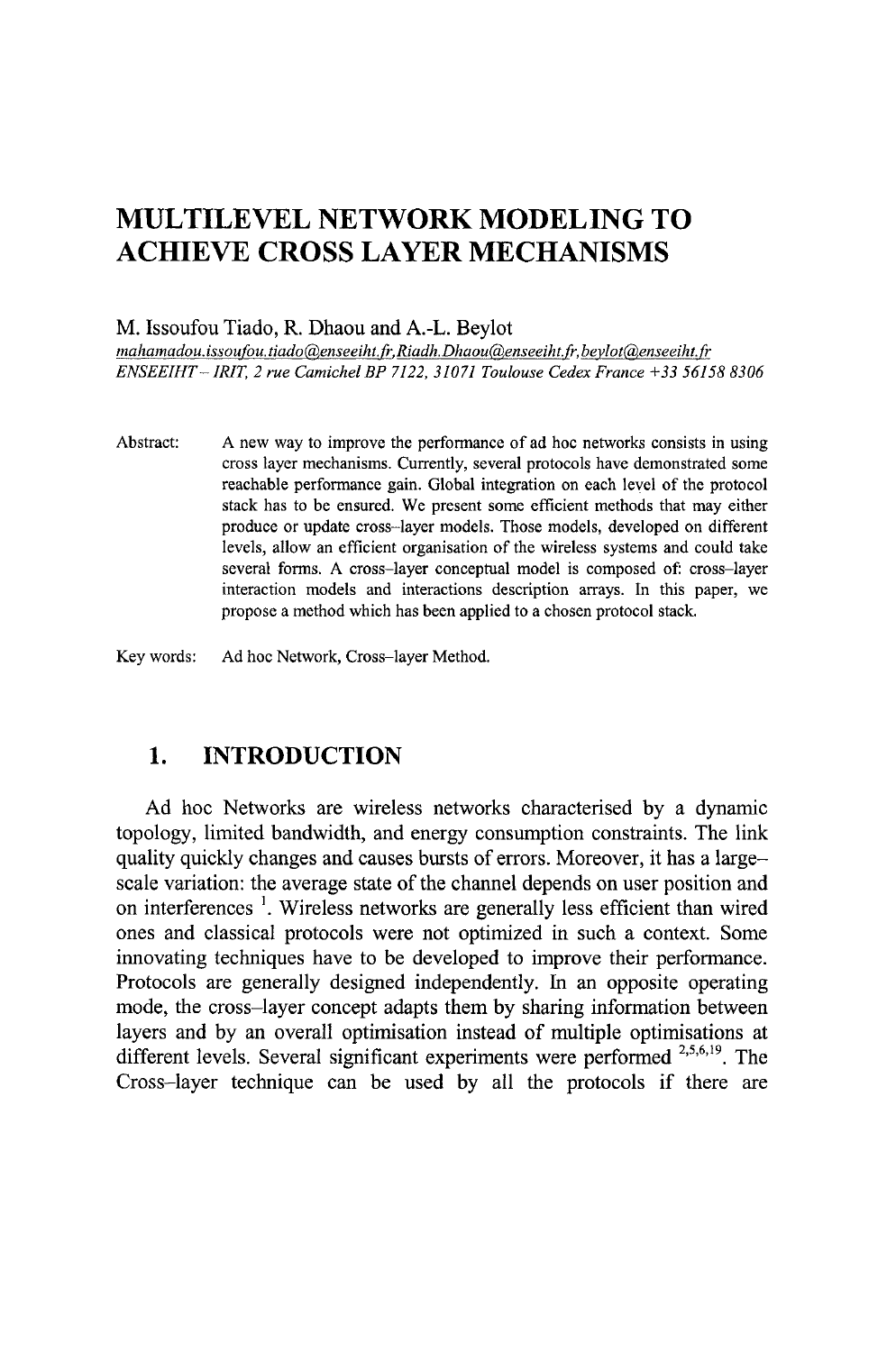interactions whose execution improves the performance of the global system. Specific protocols such as those improving TCP throughput have been proposed in <sup>2</sup>. Other large models implementing cross-layer interactions have been designed <sup>3,4</sup>. Nevertheless, because of the diversity of protocols, of their behaviour (even at the same layer), and of the possible interactions, it is important to design a generic method, ensuring a continuous evolution of cross-layer models and allowing the integration of new protocols and interactions. An interaction may be defined as an information exchange between protocols, not necessarily adjacent, that may be located in one or several nodes. Their architecture may be complex and may lead to a partial model design or produce apparent antagonist models when taken separately. A conceptual method allows integrating different aspects of the cross-layer Interaction Model (CLIM). For example, in **3,** the MobileMan system based on "full cross-layer design" has been proposed in opposite to "layer triggering signals". We will show that triggering signals such as ECN or L2 triggers are a kind of cross-layer interactions gathered in cross-layer Atomic Action of Notification. In fact, the two concepts are different aspects of a global cross-layer model. A part of this model consists of cross-layer information collection and their exposition to other layers, the other part of messages or signals exchanged between layers when particular events occur. In<sup>4</sup>, different cross-layer methods such as "Packet Header" or "ICMP Messages" are presented. The designed method has the advantage to highlight the impact of each cross-layer interaction on each protocol in order to update its source code and adapt it to this context. These modifications will not affect the behaviour of the protocol if the interaction is disabled. The method may be applied to a given protocol stack or to integrate interactions in an existent cross-layer model. By considering CLIM as a conception and protocols and interactions as an implementation, we propose a reverse method, "reverse" materialises the evolution from concrete models to conceptual models. This method aims at an efficient organisation and uses potentialities that may improve the performance of the designed system.

# **2. CROSS-LAYER DESIGN METHOD**

### **2.1 Cross-Layer Atomic Action (CLAA) Concept**

A Cross-Layer Atomic Action (CLAA) may be the setting or the utilisation of a layer parameter, the utilisation of other layers services, and layer events that have to be exposed to other layers. "Atomic" means that the action can not be divided into actions that do not impact the same protocols.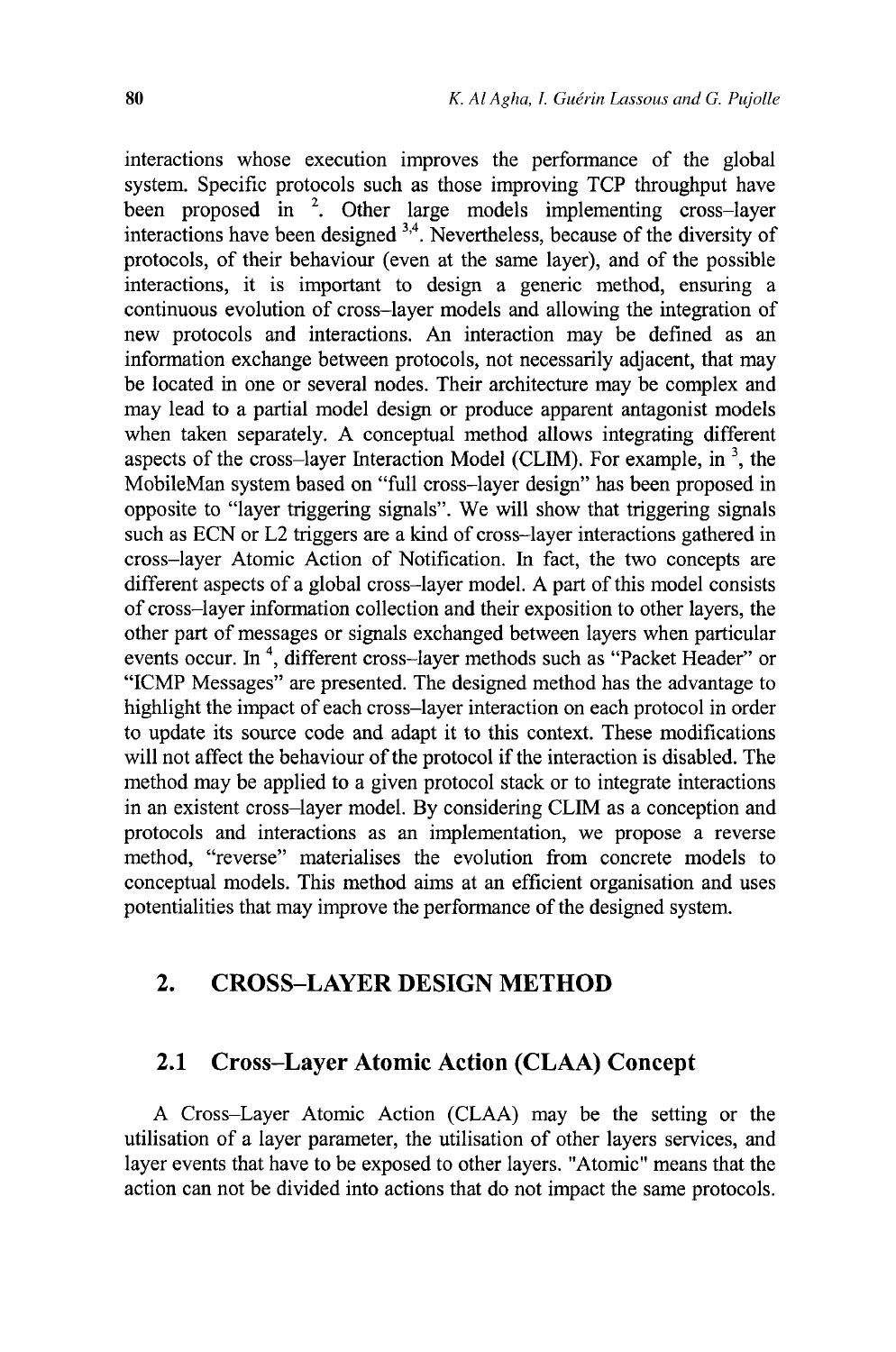Actions such as "the coordination of the point-to-point link layer communication with the end-to-end transport layer communication"  $4$  or "the utilisation of channel state" are not atomic. The first one is imprecise and the second one refers to the use of parameters such as BER, SNR, carrier power, existence of carrier signal, retransmission/acknowledgement, ...

*Three kinds of CLAA may be distinguished:* 

Exported States CLAA (ES-CLAA) correspond to CLAA that export parameters to other layers. They may be used for admission control, QoS ... MobileMan system, distributed WCI servers<sup>4</sup> are Exported States models.

Notified Events CLAA (NE-CLAA): they report events to other layers. Examples of those interactions are error control coordination, delay jitter notification when transmitting a packet during a temporally "bad" channel state (avoiding sending new data), retransmission avoidance notification. CLASS system is consequently a model of "Notified events".

Available Services CLAA (AS-CLAA): when specific mechanisms are developed to give interesting parameters or services to other layers.

# **2.2 Modeling of Interactions**

ES-CLAA and AS-CLAA are local interactions within a node. They can be characterised by variables/environment parameters. For example, the activation of a service such as  $VMAC^{14,19}$  depends on a Boolean variable. Using this service, environment variables such as estimation of local delay, jitter and collisions, will be regularly updated. NE-CLAA includes both local interactions (significant energy drop notification)<sup>5</sup> and distant interactions (ECN) **6.** Thus the cross-layer interaction model is divided into an environment subsystem including environment variables/parameters, an interface subsystem allowing communication between non adjacent layers and a distant subsystem allowing communication between layers of separate nodes. To fit the necessary standardisation of communication mechanisms, we suggest for the environment system input/output functions (read or write values). For the interface system, we can choose input/output functions or a standard protocol. The choice will be refined when simulation will be produced. Information conveyed by each interaction will allow defining a protocol or input/output functions. For the distant subsystem, standardised protocols will be used according to each CLAA.

### **2.3 Method steps**

We propose the following seven steps method:

1. Select a protocol stack to produce the cross-layer Interaction Model;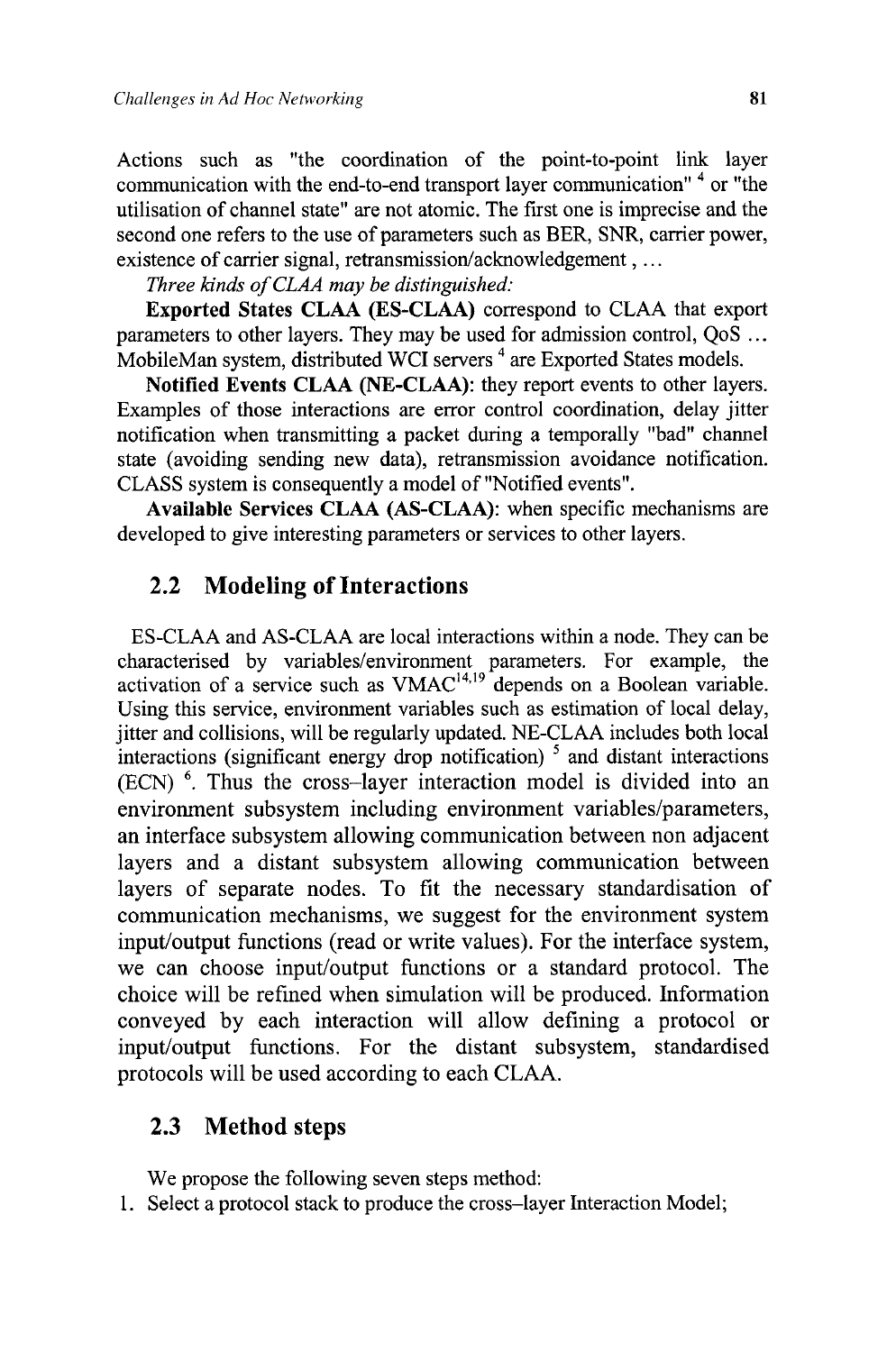- 2. Cross-layer Atomic Action census : it could be either a set of CLAA for which a performance evaluation has to be performed;
- **3.** Production of Protocols interaction array that represents the interactions between CLAA (array lines) and protocols (array column). Each array cell can take those values: S (local to a node - by default, or distant) if the protocol is source of the interaction, D if the protocol is the destination of the CLAA, U if the protocol uses the CLAA data, X if the protocol exchanges signals for the setting of the CLAA. The number following "S/D" shows the chronology of conveying CLAA informations;
- 4. Production of the Protocol functions interaction array: protocols are divided into functions. The previous array is modified: each column corresponds now to a protocol function. This new array shows the functions to be modified for this CLAA implementation;
- 5. Deduction of an interaction model for each kind of CLAA: the array produced in step **3** shows the cross-layer interaction model for each kind of CLAA. This model shows the layered protocol stack chosen in step 1 with an additional subsystem and interactions arrows;
- 6. Production of an interaction description array for each protocol. For each CLAA and each protocol, it indicates the origin of the CLAA, the source or the destination function, the kind of communication to use (direct, via subsystem) and its possible exploitation by the protocol's function;
- 7. Deduction of the implementation mode of each interaction model: every CLAA belongs to an upper predefined subsystem. Each subsystem has a standardised communication method.

# **3. APPLICATION OF THE METHOD**

### **3.1 Protocols stack choice**

To experiment our method for the design of cross-layer models, we choose some specific protocols: TCP, DSR (Dynamic Source Routing)  $7-10$ , IP, IEEE 802.11 (link and physical layer)  $^{11}$ . Each protocol contributes to the definition of the functions of the protocol in the layered protocol stack. These functions are influenced by the listed CLAA. This step aims to fix one or more wired protocol that may be adjusted to wireless environment within Cross - Layer mechanisms and concepts.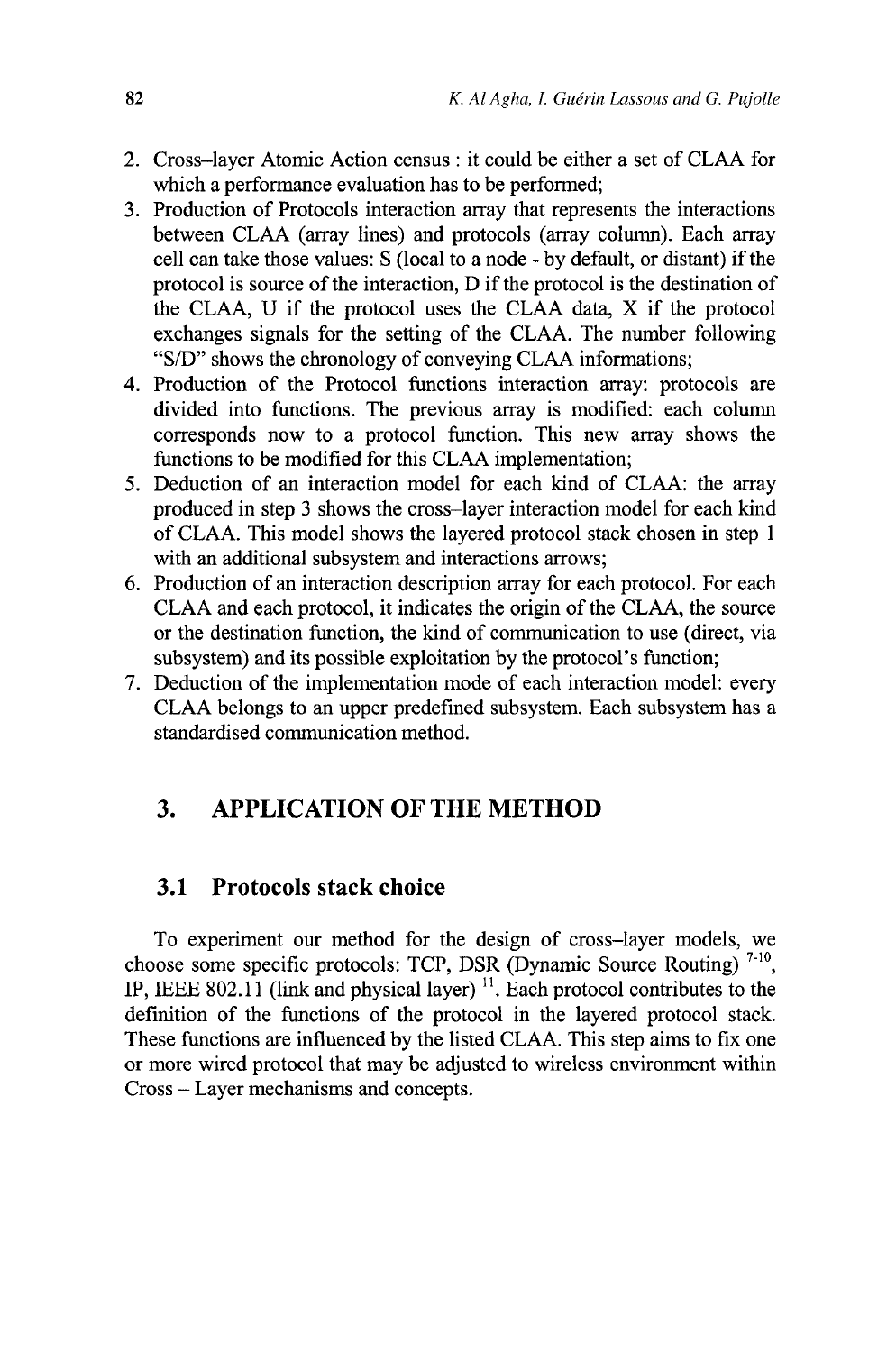#### **3.2 CLAA census**

At this CLAA census step, all potentially wireless environment interesting events and variables are considered.

#### **3.2.1 Available services: AS-CLAA**

VMAC (Virtual MAC)<sup>14, 19</sup> introduced at link layer is an example of AS-CLAA. It monitors the radio channel to establish delay, jitter, collisions and packets loss estimations using DIFS free time measure, virtual packets, simulation of transmissions and virtual packets stamps. **A** virtual source adjusts its application parameters and determines the accepted service level. Additional services can be considered as AS-CLAA such as IntServ<sup>4, 15</sup>, RSVP<sup>15</sup>, DiffServ<sup>4, 15</sup> at network layer, FEC<sup>4, 16</sup>, ARQ<sup>4, 16, 17, 18</sup> at link layer.

#### **3.2.2 Exported states CLAA (ES-CLAA)**

Let us examine some exported states CLAA. The Energy level <sup>5, 17</sup> is an ES-CLAA of the system energy manager, it implements the interaction that updates the battery level so that protocols adapt their behaviour. Gallager pioneer works <sup>17</sup> define a reliable communication through energy constraints. Nodes have a finite energy and thus a finite number of bits before energy exhausts. Bit allocations become an interesting optimisation problem that requires co-operation between all the layers. Physical layer Received Signal Strength ES-CLAA  $4, 18$  materialises the update of environment subsystem variable that gives a signal intensity received from a node. Its value allows to evaluate the distance between two nodes or to establish their direct access, for the needs of routing protocols. The link layer PLR<sup>4</sup>, Physical layer SNR  $4$ , The Physical layer BER<sup>4</sup> are other examples of ES-CLAA.

#### **3.2.3 Notified events CLAA** - **NE-CLAA**

ECN  $^{1,6}$  and ELN  $^{4,19}$  are NE-CLAA. When routers detect congestions, they set the ECN bit in the header. The receiver node reports the congestion to the sender by turning "on" the ECN bit in TCP header. The sender invokes then the congestion avoidance mechanism. In the case of wireless networks with infrastructure, a "snoop agent" can be introduced at the base station. It keeps the trace of non acknowledged segments lost on the wireless link. It sets the ELN bit in the duplicate ACK if it corresponds to a segment of the list. Then the sender will retransmit the next segment and do not take any congestion control action. The use of snoop agent on a mobile node is not appropriate because the sender can not know if the loss occurs on the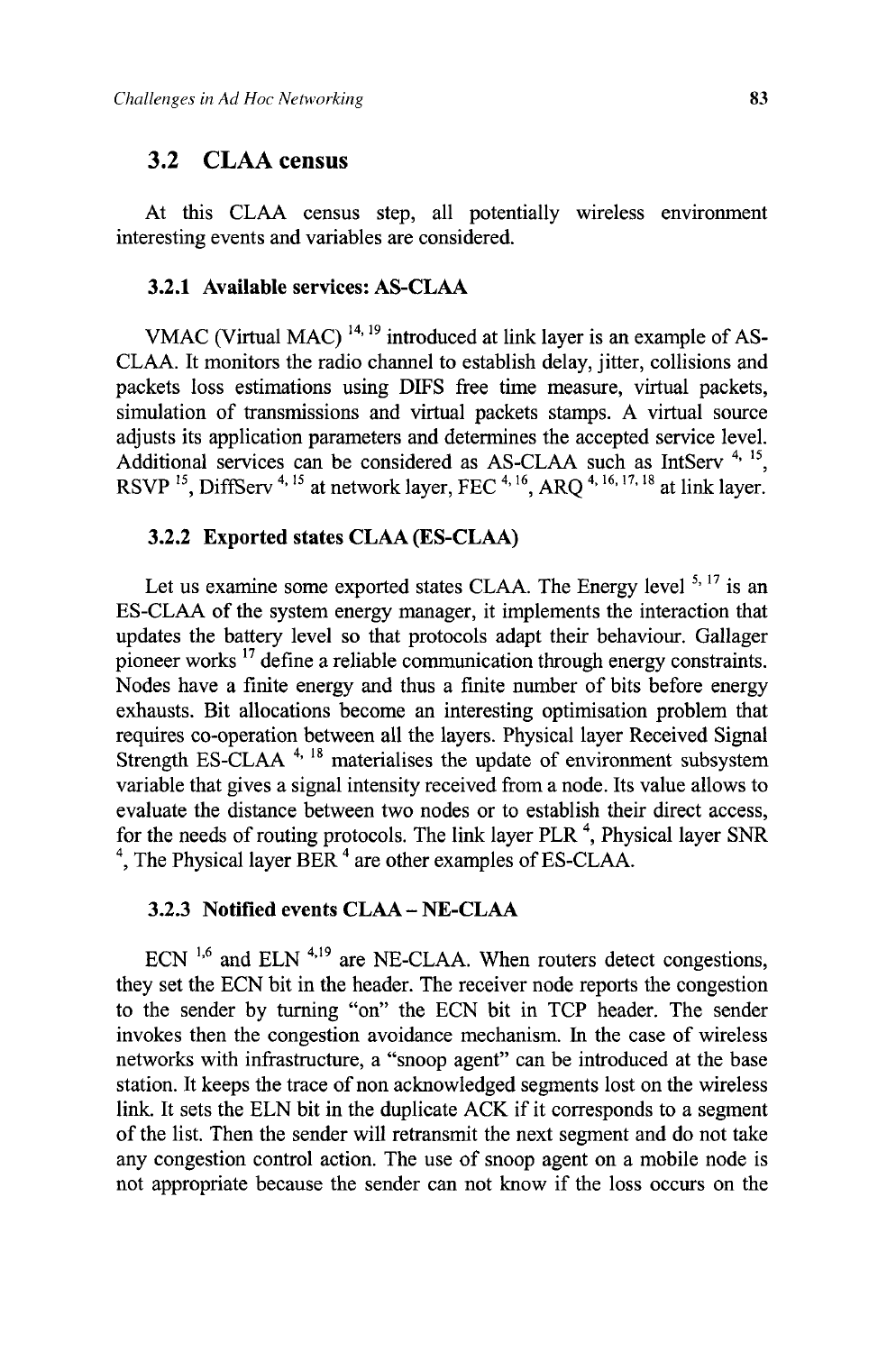wireless link or elsewhere in the network because of congestion. That is why in our ad hoc network, this CLAA will not be used. There are many other examples of NE-CLAA such as jitter of sent packets **4,** retransmission avoidance **4'** l9 (for instance in IP layer handoff **18,** retransmission are needed and new traffic admission freezed), link layer acknowledgements (used for example by DSR and based on link layer grouping of acknowledged frames containing complete IP datagram  $7-8$  by using SIFS intervals of 802.11<sup>11</sup>), significant energy lowering event <sup>5</sup>, DSR packet salvaging <sup>7-8</sup>, ...

### **3.3 Protocols Interactions Array**

The CLAA will now be classified in a protocol interaction array which includes the protocols using them, the source and the destination of the interactions. To read this array, for example, by the physical layer SNR ES-CLAA, the 802.11 updates environment subsystem parameters that give SNR value. This parameter is used by 802.11 link layer, TCP and application layer. The source of received signal power NE-CLAA is physical 802.1 1. It informs 802.1 1 link layer which at sends a notification to DSR protocol.

|                                             | Protocols |                |                                 |           |                |                 |  |  |
|---------------------------------------------|-----------|----------------|---------------------------------|-----------|----------------|-----------------|--|--|
| Cross - Layer Atomic Actions                | Appli.    | <b>TCP</b>     | <b>DSR</b>                      | IP        | Link<br>802.11 | Phys.<br>802.11 |  |  |
| Jitter of sent packets NE                   |           | D              |                                 |           | S              |                 |  |  |
| Retransmission avoidance NE                 |           | D              | D                               |           | S              |                 |  |  |
| Acknowledgement NE                          |           | D <sub>3</sub> | D <sub>2</sub> , S <sub>3</sub> |           | D1, S2         | S1              |  |  |
| <b>Explicit congestion NE</b>               |           | D              |                                 | S distant |                |                 |  |  |
| Significant energy decrease NE              | D         | D              | D                               | Ð         | D              | s               |  |  |
| Salvaging packet NE                         |           |                | D                               |           | S              |                 |  |  |
| Sending jitter due to Route error NE        |           | D              | s                               |           |                |                 |  |  |
| Sending jitter due to Route modification NE |           | D              | S                               |           |                |                 |  |  |
| Packet loss ratio ES                        | U         | U              |                                 |           | S              |                 |  |  |
| SNR, RSS, BER ES                            | U         | U              |                                 |           | U              | s               |  |  |
| Energy level ES                             | U         | U              | U                               | U         | U              | s               |  |  |
| Delay constraint RSVP AS                    | x         |                |                                 | X         | x              |                 |  |  |
| <b>VMAC AS</b>                              | U         |                |                                 |           | U              | s               |  |  |
| IntServ, DiffServ AS                        | U         |                |                                 | S         |                |                 |  |  |
| FEC, ARQ AS                                 |           | U              |                                 |           | S              |                 |  |  |

Table 1. Cross-Laver Atomic Action Array

## **3.4 Functions Interaction array**

DSR protocol ensures functions such as routing, route discovery, transmission control, ... Let us now produce a DSR function interaction array which presents the CLAA used by DSR, DSR functions and the others protocols. For example, the transmission control function is the effective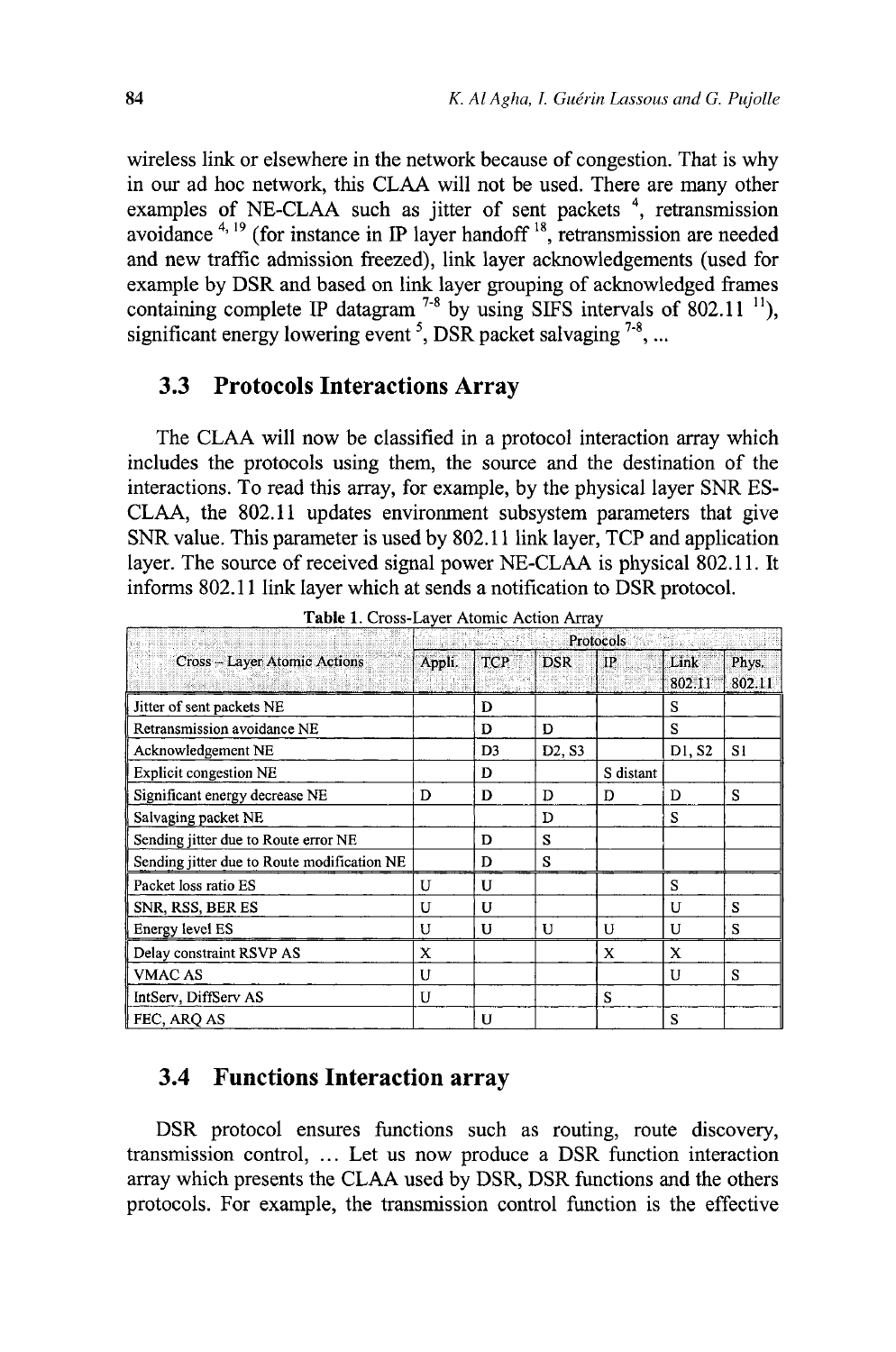network layer destination of the Retransmission avoidance NE-CLAA originated by 802.11 link layer. This function may be modified at the  $6<sup>th</sup>$  step (Interaction description array). For an efficient presentation of the method, we will limit protocol function interaction array to one example.

|                                | <b>DSR Functions</b> |        |                                 |       |        | <b>Other Protocols</b> |      |                |                                 |        |
|--------------------------------|----------------------|--------|---------------------------------|-------|--------|------------------------|------|----------------|---------------------------------|--------|
| $NE-CLAA$                      | Rout                 | Route  | Trans.                          | Route | Salvag | Seg                    | App. | <b>TCP</b>     | Link                            | Phys.  |
|                                | ing                  | Discov | $cri$                           | error | ing    | ment                   |      |                | 802.11                          | 802.11 |
| Retransmission avoidance       |                      |        | D                               |       |        |                        |      | D              | s                               |        |
| Acknowledgements               |                      |        | D <sub>2</sub> . S <sub>3</sub> |       |        |                        |      | D <sub>3</sub> | D1, S2                          | S1     |
| Significant energy decrease    |                      | Ð      | D                               |       | D      | D                      | D    | D              | D                               | s      |
| Salvaging packet               |                      |        |                                 |       | D      |                        |      |                | s                               |        |
| <b>RSS</b>                     | D <sub>2</sub>       |        |                                 |       |        |                        |      |                | D <sub>1</sub> , S <sub>2</sub> | S1     |
| Sending jitter due to R. error |                      |        |                                 | S     |        |                        |      | D              |                                 |        |
| Sending jitter due to R.       |                      |        |                                 |       | S      |                        |      | D              |                                 |        |
| modification                   |                      |        |                                 |       |        |                        |      |                |                                 |        |
| Energy level                   |                      | U      | U                               |       | U      | Ħ                      | IJ   | U              | Ħ                               | S      |

**Tahle 2: Cross-Laver Atomic Action Notified Events (NE-CLAA) of DSR** 

### **3.5 Deducing of CLAA interaction models**

A model of each kind of interaction can now be deduced. The model aims to show additional subsystems due to interactions and to explicit internal cross-layer mechanisms. For model readability, interface subsystem and distant subsystem are not represented in lower models, they are implicit.

#### **3.5.1 Notified events CLAA case**



**Figure 1: interaction model of Notified events CLAA** 

The system energy manager and a distant TCP can then be represented as follows. Note that the number represents the CLAA given in legend, the circle symbol the CLAA source layer and the arrow the CLAA destination layer. Here, the number 5 shows that if the energy level reaches a crucial threshold, the system energy manager sends this information to all the layers.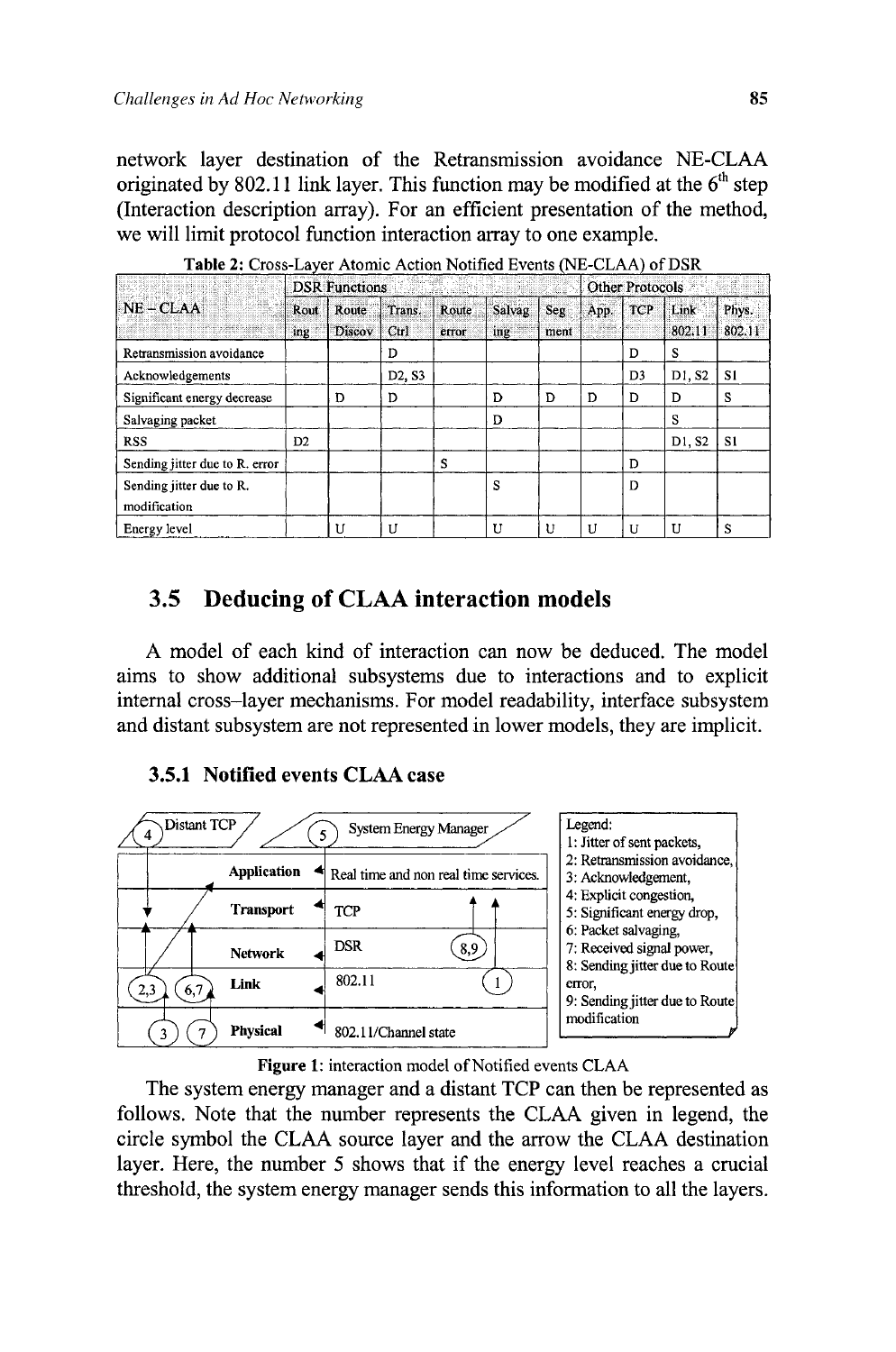#### **3.5.2 Exported states CLAA case**

The model given by Exported States CLAA on the protocol stack, the environment subsystem and the system energy manager is as follows. In this model, according to our CLAA census step, the DSR protocol uses only the battery level variable regularly updates by the system energy manager. Here, the number represents the CLAA given in legend, the circle symbol contains CLAA list concerned by the arrow, the arrow indicates the use or the update of variables from or towards environment subsystem. For example, in number 1, the 802.11 link layer updates the packet loss ratio variable that is use by TCP and application independently of other CLAA in the list.



**Figure 2:** interaction model of Exported state CLAA



#### **3.5.3 Available services CLAA case**

**Figure 3:** interaction model of Available services CLAA

By the same deducing mechanism of the interaction model, the model given by Available Services CLAA on the protocol stack and the environment subsystem is as follows. From or towards environment subsystem, the number, the arrows and the circle symbol have the same Exported states CLAA case signification. At difference, in the **3** other cases, the double arrows show information exchange between layers (through Interface Subsystem that do not appear for readability reasons). Theses exchanges aim at activating services in appropriate layer. For example, Applications ask the concerned layer for services activation. When services are activated, environment subsystem is setup. The other layers use activation indicators or active services parameters to adapt their behaviour.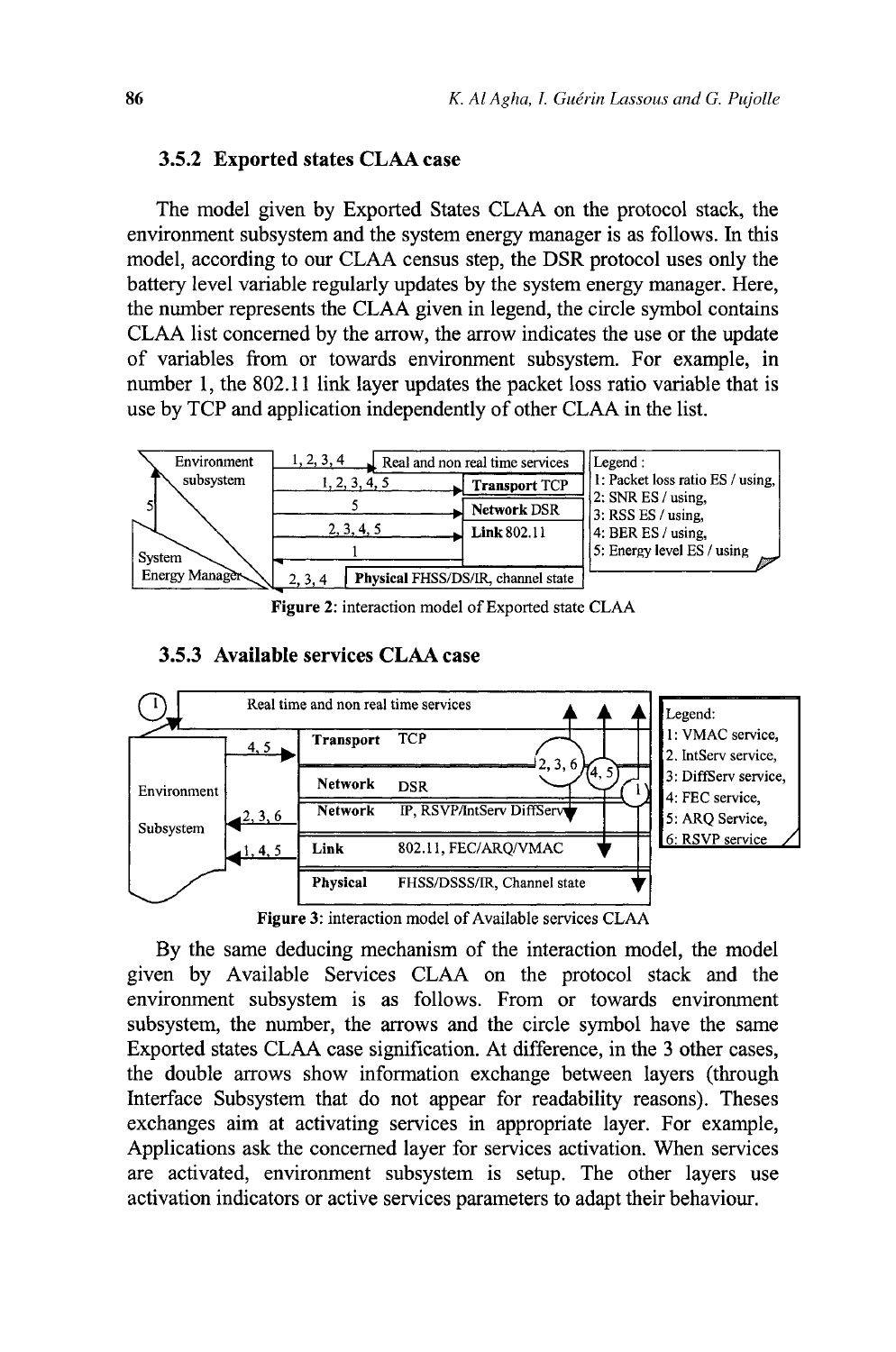### **3.6 Interactions description arrays**

| <b>CLAA</b>           | <b>TCP Function</b> | TCP using of CLAA                                             |
|-----------------------|---------------------|---------------------------------------------------------------|
| Sending jitter due to |                     | If a possible expiration of the ACK waiting timeout, then     |
| Route error NE        |                     | cancel and reset packet ACK waiting timeout. Do not           |
| Sending jitter due to |                     | retransmit the packet during the new timeout. Do not invoke   |
| R. modification NE    | Transferred data    | congestion control mechanism.                                 |
| Retransmis.           | control             | Freeze the transmissions and retransmissions for the time     |
| avoidance NE          |                     | specified in the message $\Rightarrow$ reset all timeouts.    |
| <b>ECN NE</b>         | Congestion ctrl     | Invoke the congestion control mechanism.                      |
| Significant energy    |                     | Modify the retransmission frequency and/or transmission       |
| decrease NE           |                     | output.                                                       |
| Packet loss ratio ES  |                     | Adjust the retransmission frequency and transmission output   |
| SNR, BER ES           | Transferred data    | according to the high value of this parameter that is         |
|                       | control             | established by threshold (indicate channel state).            |
| <b>RSS ES</b>         |                     | Use the link layer ACK if the threshold of this parameter     |
|                       |                     | indicates that the destination node is directly accessible.   |
| Energy level ES       |                     | Modify the retransmission frequency and the transmission      |
|                       |                     | throughputs according to high value of this parameter that is |
|                       |                     | established by threshold.                                     |
| FEC AS                |                     | Cancel the data checksum control mechanism.                   |
| ARQ AS                | error correction    | Cancel the data error correction function if the DSR protocol |
|                       |                     | ensures that the destination is directly accessible.          |

Table 3 : Cross-Laver Atomic Actions of TCP

At this step, we are able to deduce the interaction description array of each protocol. Each array aims to explicit the possible exploitation of the CLAA by the influenced protocol's function. For document readability, we limit the interaction description presentation to: the CLAA, the protocol function and the use of the CLAA by the function. Only the TCP case is described in the present paper. Its interaction description array indicates the use of each CLAA by TCP functions and the modification of TCP source code proposed.

# **4. CONCLUSION**

Cross-layer design is required for mobile ad hoc network to improve their performance. It is important to do that design in a standard framework to promote the evolution of protocols interaction models by taking into account new interactions or building new models for other protocols. This work aims at creating useful formal steps that produces conceptual interaction models and efficient interaction description arrays, as it has been shown in a significant example.

On-going work consists of implementing that cross-layer interaction models in NS (Network Simulator). The three subsystems (environment, interface, distant), have to be implemented first as additional objects in NS.